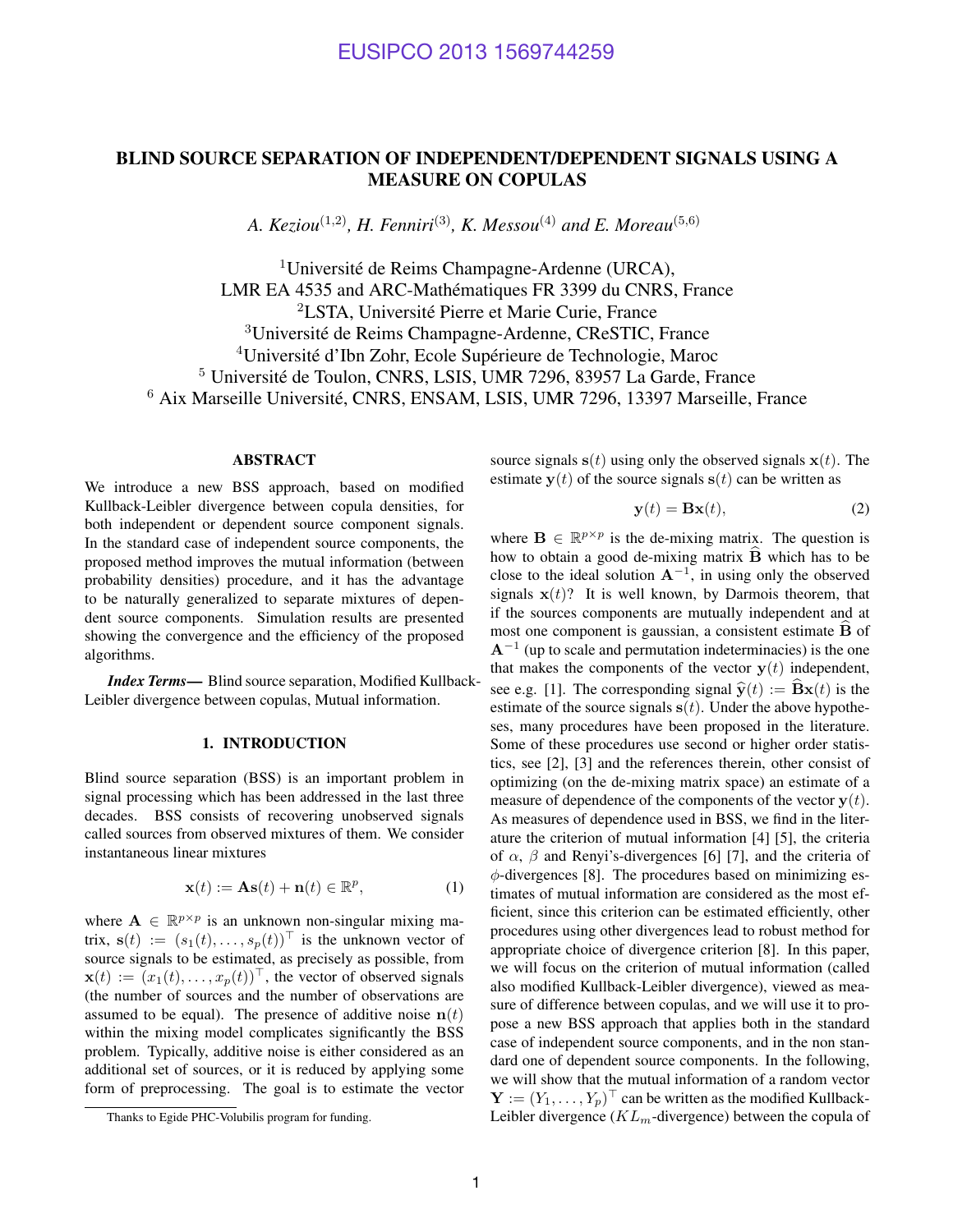independence and the copula of the vector. Then, we propose a separation procedure based on minimizing an appropriate estimate of  $KL_m$ -divergence between the copula of independence and the copula of the vector. This approach applies in the standard case, and we will show that the proposed criterion can be naturally extended to separate mixture of dependent source components. The proposed approach can be adapted also to separate complex-valued signals. In all the sequel, we assume that at most one source is gaussian, and we will treat separately the case of independent source components, and then the case of dependent source components. In [9], the authors proposed a BSS algorithm (for independent sources) based on minimizing a distance between the parameter of the copula of the estimated source and the value of the parameter corresponding to independence. [10] proposed a different criterion combining the mutual information between probability densities and Shannon entropy of parametric models of copulas.

# 2. AN INTRODUCTION ON COPULA

Consider a random vector  $\mathbf{Y} := (Y_1, \dots, Y_p)^\top \in \mathbb{R}^p$ ,  $p \geq 1$ , with joint distribution function (d.f.)  $\mathbb{F}_{\mathbf{Y}}(\mathbf{y}) :=$  $\mathbb{F}_{\mathbf{Y}}(y_1,\ldots,y_p) := \mathbb{P}(Y_1 \leq y_1,\ldots,Y_p \leq y_p)$ , and continuous marginal d.f.'s  $F_{Y_j}(y_j) := \mathbb{P}(Y_j \leq y_j)$ , for all  $j =$  $1, \ldots, p$ . The characterization theorem of Sklar [11] shows that there exists a unique *p*-variate function  $\mathbb{C}_{\mathbf{Y}}(\cdot) : [0,1]^p \mapsto$ [0, 1], such that,  $\mathbb{F}_{\mathbf{Y}}(\mathbf{y}) = \mathbb{C}_{\mathbf{Y}}(F_{Y_1}(y_1), \dots, F_{Y_p}(y_p)),$ for all  $\mathbf{y} := (y_1, \dots, y_p)^\top \in \mathbb{R}^p$ . The function  $\mathbb{C}_\mathbf{Y}(\cdot)$  is called a copula and it is in itself a joint d.f. on  $[0, 1]^p$  with uniform marginals. We have for all  $\mathbf{u} := (u_1, \dots, u_p)^\top \in$  $[0,1]^p$ ,  $\mathbb{C}_{\mathbf{Y}}(\mathbf{u}) = \mathbb{P}(F_{Y_1}(Y_1) \leq u_1, \ldots, F_{Y_p}(Y_p) \leq u_p).$ Conversely, for any marginal d.f.'s  $F_1(\cdot), \ldots, F_p(\cdot)$ , and any copula function  $\mathbb{C}(\cdot)$ , the function  $\mathbb{C}(F_1(y_1), \ldots, F_p(y_p))$ is a multivariate d.f. on  $\mathbb{R}^p$ . On the other hand, since the marginal d.f.'s  $F_{Y_j}(\cdot)$ ,  $j = 1, \ldots, p$ , are assumed to be continuous, then the random variables  $F_{Y_1}(Y_1), \ldots, F_{Y_p}(Y_p)$  are uniformly distributed on the interval  $[0, 1]$ . So, if the components  $Y_1, \ldots, Y_p$  are statistically independent, then the corresponding copula writes  $\mathbb{C}_0(\mathbf{u}) := \prod_{j=1}^p u_j, \forall \mathbf{u} \in [0,1]^p$ . It is called the copula of independence. Define, when it exists, the density copula (of the random vector Y)  $c_Y(u) :=$  $\partial^p$  $\frac{\partial^p}{\partial u_1 \cdots \partial u_p} \mathbb{C}_Y(\mathbf{u}), \quad \forall \mathbf{u} \in [0,1]^p$ . Hence, the density copula of independence  $\mathbf{c}_0(\cdot)$  is the function taking the value 1 on  $[0, 1]^p$  and zero otherwise, namely,

$$
\mathbf{c}_0(\mathbf{u}) := \mathbb{1}_{[0,1]^p}(\mathbf{u}), \quad \forall \mathbf{u} \in [0,1]^p. \tag{3}
$$

Let  $f_Y(\cdot)$ , if it exists, be the probability density of the random vector **Y**, and, respectively,  $f_{Y_1}(\cdot), \ldots, f_{Y_p}(\cdot)$ , the marginal probability densities of the components  $Y_1, \ldots, Y_p$ . Then, a straightforward computation shows that, for all  $y \in \mathbb{R}^p$ , we have

$$
f_{\mathbf{Y}}(\mathbf{y}) = \prod_{j=1}^{p} f_{Y_j}(y_j) \mathbf{c}_{\mathbf{Y}}(\mathbf{u}),
$$
 (4)

where  $\mathbf{u} := (u_1, \dots, u_p)^\top := (F_{Y_1}(y_1), \dots, F_{Y_p}(y_p))^\top$ . In the monographs by [12] and [13], the reader may find detailed ingredients of the modeling theory as well as surveys of the commonly used semi-parametric copulas.

# 3. MUTUAL INFORMATION AND COPULAS

The mutual information of a random vector

$$
\mathbf{Y}:=(Y_1,\ldots,Y_p)^\top
$$

is defined by

$$
I(\mathbf{Y}) := \int_{\mathbb{R}^p} -\log \frac{\prod_{j=1}^p f_{Y_j}(y_j)}{f_{\mathbf{Y}}(\mathbf{y})} f_{\mathbf{Y}}(\mathbf{y}) dy_1 \dots dy_p. \quad (5)
$$

It is called also the modified Kullbak-Leibler divergence  $(KL<sub>m</sub>$ -divergence) between the product of the marginal densities and the joint density of the vector. Note also that  $I(Y) =: KL_m(\prod_{j=1}^p f_{Y_j}, f_Y)$  is nonnegative and takes the value zero if and only if the components of the vector are independent. An equivalent formula of (5) is

$$
I(\mathbf{Y}) := E\left(-\log \frac{\prod_{j=1}^{p} f_{Y_j}(Y_j)}{f_{\mathbf{Y}}(\mathbf{Y})}\right),\tag{6}
$$

where  $E(\cdot)$  is the mathematical expectation. Using the relation (4), and applying the change variable formula in multiple integrals, we can show that the mutual information  $I(Y)$  can be written as

$$
I(\mathbf{Y}) = \int_{[0,1]^p} -\log(\frac{1}{\mathbf{c}_{\mathbf{Y}}(\mathbf{u})}) \mathbf{c}_{\mathbf{Y}}(\mathbf{u}) d\mathbf{u} =: KL_m(\mathbf{c}_0, \mathbf{c}_{\mathbf{Y}})
$$

$$
= E\left(\log \mathbf{c}_{\mathbf{Y}}(F_{Y_1}(Y_1), \dots, F_{Y_p}(Y_p))\right) =: -H(\mathbf{c}_{\mathbf{Y}}),
$$

where  $H(\mathbf{c}_{\mathbf{Y}}) := \int_{[0,1]^p} -\log(\mathbf{c}_{\mathbf{Y}}(\mathbf{u})) \mathbf{c}_{\mathbf{Y}}(\mathbf{u}) d\mathbf{u}$  is the Shannon entropy of the copula density  $c_Y(\cdot)$ . The relation above means that the mutual information of the random vector Y can be seen as the  $KL_m$ -divergence between the independent density copula  $\mathbf{c}_0(\cdot)$ , see (3), and the density copula  $c_Y(\cdot)$  of the random vector Y. We summarize the above results in the following Proposition.

**Proposition 1.** Let  $Y \in \mathbb{R}^p$  be any random vector with con*tinuous marginal distribution functions. Then, the mutual information*  $I(Y)$  *of*  $Y$  *can be written as the*  $KL_m$ -divergence *between the density copula*  $c_0$  *of independence and the copula density of the vector* Y*:*

$$
I(\mathbf{Y}) = \int_{[0,1]^p} -\log(\frac{1}{\mathbf{c}_{\mathbf{Y}}(\mathbf{u})}) \mathbf{c}_{\mathbf{Y}}(\mathbf{u}) d\mathbf{u} =: KL_m(\mathbf{c}_0, \mathbf{c}_{\mathbf{Y}})
$$

$$
= E\left(\log \mathbf{c}_{\mathbf{Y}}(F_{Y_1}(Y_1), \dots, F_{Y_p}(Y_p))\right). \tag{7}
$$

*Moreover,*  $KL_m(c_0, c_Y)$  *is non negative and takes the value zero if and only if*  $c_Y(u) = c_0(u) =: 1_{[0,1]^p}(u)$ ,  $\forall u \in$  $[0,1]^p$ , namely, iff the components of the vector Y are inde*pendent.*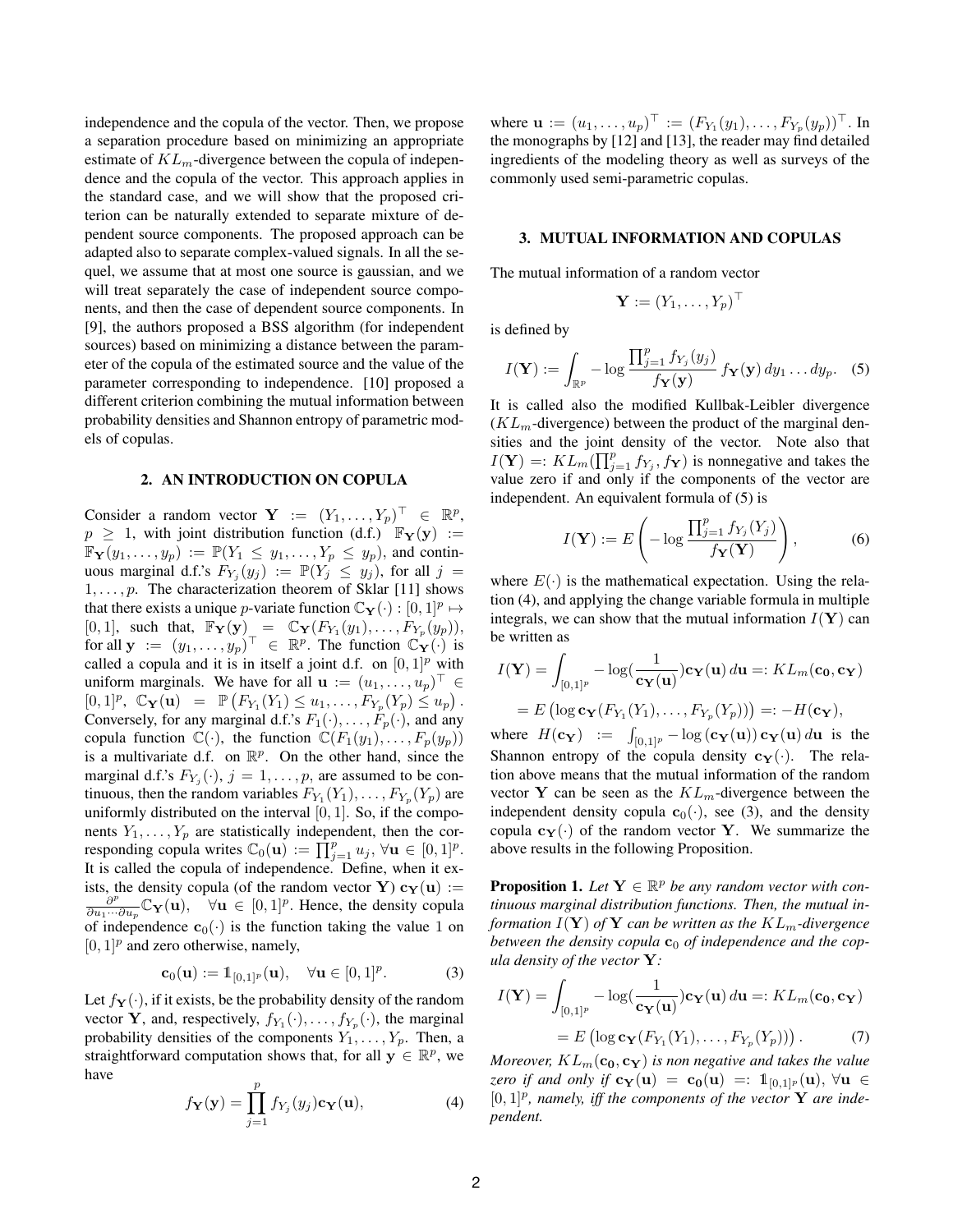# 4. A SEPARATION PROCEDURE FOR INDEPENDENT SOURCES THROUGH COPULAS

In this section, we describe our approach based on minimizing a non parametric estimate of the  $KL_m$ -divergence  $KL_m(c_0, c_Y)$ , assuming that the source components are independent. Denote by  $\mathbf{S} := (S_1, \dots, S_p)^\top$  the random source vector,  $X := AS$  the observed random vector and  $Y = BX$  the estimated random source vector. The discrete (noise free) version of the mixture model (1) writes  $\mathbf{x}(n) := \mathbf{As}(n), \quad n = 1, \ldots, N.$  The source signals  $s(n), n = 1, \ldots, N$ , will be considered as N realizations of the random source vector **S**, and then  $x(n), y(n) :=$  $Bx(n), n = 1, \ldots, N$ , are, respectively, N realizations of the random vectors **X** and **Y** := **BX**. In view of Proposition 1, the function  $\mathbf{B} \mapsto KL_m(\mathbf{c}_0, \mathbf{c}_{\mathbf{Y}})$  is non negative and achieves its minimum value zero if and only if  $B = A^{-1}$ (up to scale and permutation indeterminacies). In other words, we have  $\mathbf{A}^{-1}$  =  $\arg \inf_{\mathbf{B}} KL_m(\mathbf{c}_0, \mathbf{c}_\mathbf{Y})$ . Hence, to achieve separation, the idea is to minimize on B some statistical estimate  $KL_m(\mathbf{c}_0, \mathbf{c_Y})$ , of  $KL_m(\mathbf{c}_0, \mathbf{c_Y})$ , constructed from the data  $y(1), \ldots, y(n)$ . The separation matrix is then estimated by  $\mathbf{B} := \arg \inf_{\mathbf{B}} KL_m(\mathbf{c}_0, \mathbf{c}_{\mathbf{Y}})$ , leading to the estimated source signals  $\hat{y}(n) = \hat{B}x(n), n =$  $1, \ldots, N$ . Based on the equality (7), we propose to estimate the  $KL_m$ -divergence  $KL_m(c_0, c_Y)$  by a plug-in type procedure. We obtain then the estimate  $KL_m(c_0, c_Y) :=$  $\frac{1}{N}\sum_{n=1}^{N} \log \widehat{c}_{\mathbf{Y}}(\widehat{F}_{Y_1}(y_1(n)), \ldots, \widehat{F}_{Y_p}(y_p(n))),$  where,

$$
\widehat{c}_{\mathbf{Y}}(\mathbf{u}) := \frac{1}{Nh_1 \cdots h_p} \sum_{m=1}^{N} \prod_{j=1}^{p} k\left(\frac{\widehat{F}_{Y_j}(y_j(m)) - u_j}{h_j}\right),\tag{8}
$$

for all  $\mathbf{u} \in [0,1]^p$ , is the kernel estimate of the copula density  $c_Y(\cdot)$ , and  $F_{Y_j}(x)$ ,  $j = 1, \ldots, p$ , is the estimate of the marginal distribution function  $F_{Y_j}(x)$  of the random variable  $Y_i$ , at any real value x, defined by

$$
\widehat{F}_{Y_j}(x) := \frac{1}{N} \sum_{n=1}^{N} K\left(\frac{y_j(n) - x}{h_j}\right),
$$
 (9)

where  $K(\cdot)$  is the primitive of a kernel  $k(\cdot)$ , a symmetric centered probability density. In order to estimate the marginal distribution functions, we will take as kernel a standard gaussian density. A more appropriate choice of the kernel  $k(.)$ , for estimating the copula density, can be done according to [18], which copes with the boundry effect. The bandwidth parameters  $h_1, \ldots, h_p$  in (8) and in (9) will be chosen according to the Silverman's rule of thumb, see [14].

#### 4.1. The direct approach

In order to compute the estimate of the de-mixing matrix  $B$ , we can use a gradient descent algorithm taking as initial matrix  $B_0 = I_p$ , the  $p \times p$  identity matrix. The gradient in (**B**) of  $\widetilde{KL}_m(\mathbf{c}_0, \mathbf{c}_{\mathbf{Y}})$  can be computed explicitly from the definitions of the estimates. We propose then the following algorithm.

**Data :** the observed signals  $\mathbf{x}(n)$ ,  $n = 1, \ldots, N$ **Result :** the estimated sources  $\hat{y}(n), n = 1, ..., N$ **Initialization** :  $y_0(n) = B_0x(n)$ ,  $B_0 = I_n$ . Given  $\varepsilon > 0$  and  $\mu > 0$  suitably choosen Do • Update B and y :  $\mathbf{B}_{k+1} = \mathbf{B}_k - \mu \frac{d}{d\mathbf{I}}$  $\left.\frac{d}{d\mathbf{B}}\widehat{KL_{m}}(\mathbf{c}_{0},\mathbf{c_{Y}})\right|_{\mathbf{B}=\mathbf{B}_{k}}$  $y_{k+1}(n) = B_{k+1}x(n), n = 1, ..., N$ • Until  $\|\mathbf{B}_{k+1} - \mathbf{B}_{k}\| < \varepsilon$  $\hat{\mathbf{y}}(n) = \mathbf{y}_{k+1}(n), n = 1, \ldots, N$ 

Algorithm 1: A copula based BSS algorithm for independent source components.

#### 4.2. The two steps approach

This method proceeds in two steps: the first one consists of spatial whitening and the second one consists to apply a series of Givens rotations, minimizing the estimate of the  $KL_m$ divergence. The whitened mixture vector z can be written as  $z(n) = \mathbf{W} \mathbf{x}(n), n = 1, \dots, N$ , where W is the whitening  $p \times p$ -matrix. Let U be a unitary  $p \times p$ -matrix, namely, the matrix U satisfying  $UU^{\top} = I_p$ . It can be written as  $\mathbf{U}(\theta) :=$  $\prod_{1 \leq i < k \leq p} G(i, k, \theta_m)$ , where  $G(i, k, \theta_m)$  is the  $p \times p$ -matrix with entries

$$
G(i,k,\theta_m)_{j,l} \quad := \quad \left\{ \begin{array}{ll} \cos(\theta_m) & \text{if} & j=i,l=i\\ \text{or} & j=k,l=k;\\ \sin(\theta_m) & \text{if} & j=i,l=k;\\ -\sin(\theta_m) & \text{if} & j=k,l=i;\\ 1 & \text{if} & j=l;\\ 0 & \text{else,} \end{array} \right.
$$

for all  $1 \le j, l \le p$ , and  $\theta_m \in ]-\pi/2, \pi/2[$ ,  $m = 1, \ldots, p(p-1)$  $1/2$ , are the rotation angles (the components of the vector θ). The estimated source signals take then the form  $y(n) =$  $U(\theta)Z(n)$ ,  $n = 1, ..., N$ , and the separating matrix is  $B =$  $\mathbf{U}(\theta)\mathbf{W}$ . The estimate  $\widehat{KL_m}(\mathbf{c_0}, \mathbf{c_Y})$ , of  $KL_m(\mathbf{c_0}, \mathbf{c_Y})$ , can be seen as a function of the parameter vector  $\theta$ . Let  $\hat{\theta} :=$  $\arg \inf_{\theta} \widetilde{KL_m}(\mathbf{c_0}, \mathbf{c_Y})$ , which can be computed by a descent gradient (in  $\theta$ ) algorithm. The de-mixing matrix is then estimated by  $\hat{\mathbf{B}} := \mathbf{U}(\hat{\theta})\mathbf{W}$ , leading to the estimated source signals

$$
\widehat{\mathbf{y}}(n) = \widehat{\mathbf{B}}\mathbf{x}(n) = \mathbf{U}(\widehat{\theta})\mathbf{W}\mathbf{x}(n), \ n = 1, \dots, N.
$$

We summarize the above methodology in the following algorithm.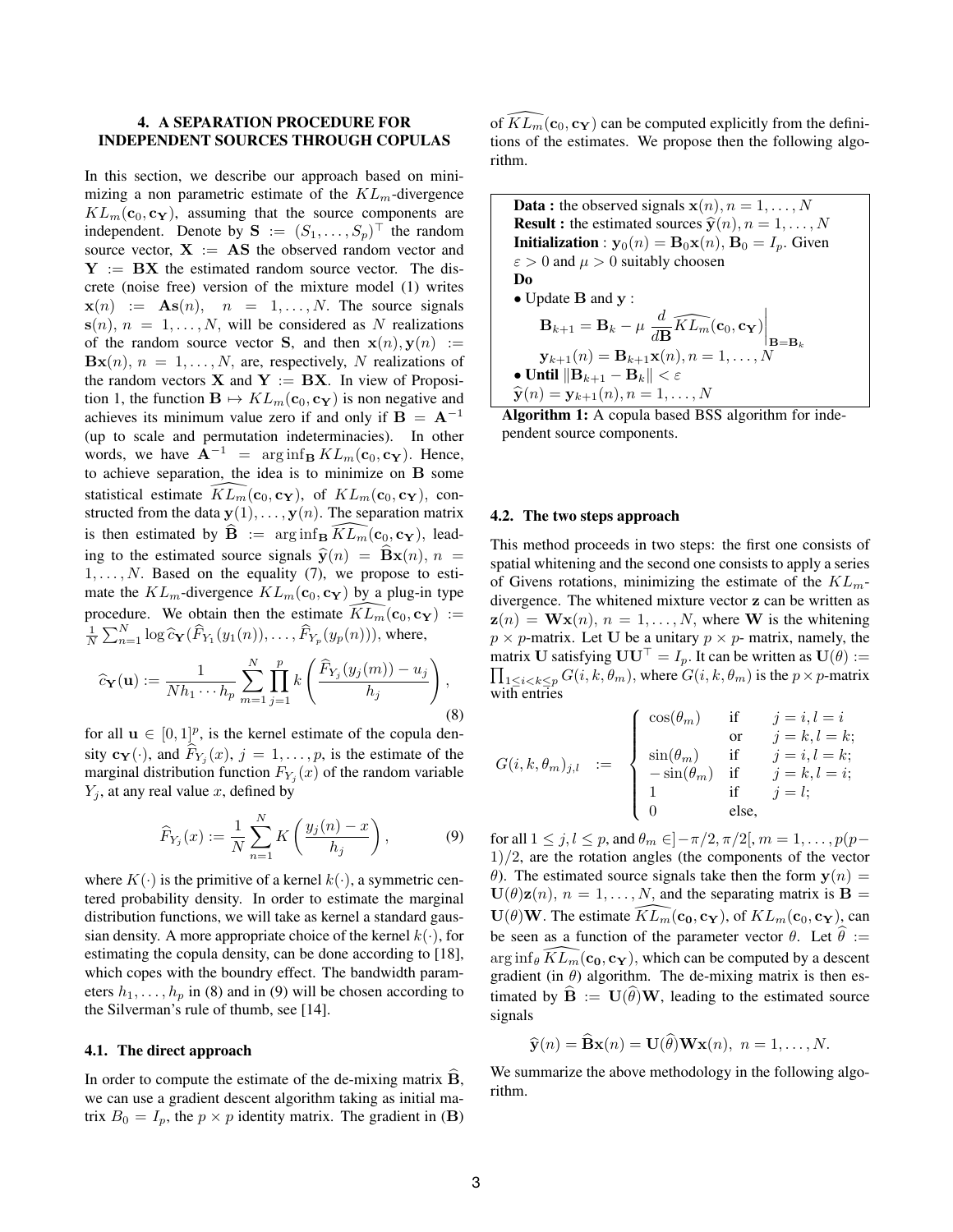**Data :** the observed signals  $\mathbf{x}(n)$ ,  $n = 1, \ldots, N$ **Result :** the estimated sources  $\hat{y}(n), n = 1, ..., N$ Whitening and Initialization :  $z(n) := Wx(n)$ ,  $\mathbf{v}_0(n) = U(\theta_0)\mathbf{z}(n)$ . Given  $\varepsilon > 0$  and  $\mu > 0$ Do • Update  $\theta$  and  $y$  :  $\theta_{k+1} = \theta_k - \mu \left. \frac{d}{d\theta} \widehat{KL_m}(\mathbf{c}_0, \mathbf{c_Y}) \right|_{\theta = \theta_k}$  $\mathbf{y}_{k+1}(n) = U(\theta_{k+1})\mathbf{z}(n), n = 1, \ldots, N$ • Until  $\|\theta_{k+1} - \theta_k\| < \varepsilon$  $\hat{\mathbf{y}}(n) = \mathbf{y}_{k+1}(n), n = 1, \ldots, N$ 

Algorithm 2: A two steps BSS algorithm for independent source components.

# 5. A SOLUTION TO THE BSS PROBLEM FOR MIXTURES OF DEPENDENT SOURCE **COMPONENTS**

Assume that we dispose of some prior information about the density copula of the random source vector S. Note that this is possible for many practical problems, it can be done, from realization of S, by a model selection procedure in parametric copula density models  $\{c_{\alpha}(\cdot); \alpha \in \Theta \subset \mathbb{R}^d\}$ typically indexed by a multivariate parameter  $\alpha$ , see [15]. The parameter  $\alpha$  can be estimated using maximum semiparametric likelihood, see [16] and [17]. Denote by  $\hat{\alpha}$  the obtained value of  $\alpha$  and  $c_{\hat{\alpha}}(\cdot)$  the copula density modeling the dependency structure of the source components. Obviously, since the source components are assumed to be dependent,  $c_{\hat{\alpha}}(\cdot)$  is different from the density copula of independence  $\mathbf{c}_0(\cdot)$ . Hence, we naturally replace in the above criterion  $KL_m(\mathbf{c}_0, \mathbf{c}_\mathbf{Y})$ ,  $\mathbf{c}_0$  by  $\mathbf{c}_{\widehat{\alpha}}$ . Moreover, we can show that  $\mathbf{B} \mapsto KL_m(\mathbf{c}_{\widehat{\alpha}}, \mathbf{c}_{\mathbf{Y}})$  is non negative and achieves its minimum value zero if  $B = A^{-1}$  (up to scale and permutation indeterminacies), i.e.,  $\mathbf{A}^{-1} = \arg \inf_{\mathbf{B}} KL_m(\mathbf{c}_{\widehat{\alpha}}, \mathbf{c}_{\mathbf{Y}}).$ Note also that the criterion  $KL_m(c_{\hat{\alpha}}, c_Y)$  can be written as  $KL_m(\mathbf{c}_{\widehat{\alpha}}, \mathbf{c}_{\mathbf{Y}}) = E\left(\log\left(\frac{\mathbf{c}_{\mathbf{Y}}(F_{Y_1}(Y_1),...,F_{Y_p}(Y_p))}{\mathbf{c}_{\widehat{\alpha}}(F_{Y_1}(Y_1),...,F_{Y_p}(Y_p))}\right)\right)$  $\frac{\mathbf{c_Y} (F_{Y_1}(Y_1),...,F_{Y_p}(Y_p))}{\mathbf{c}_{\widehat{\alpha}} (F_{Y_1}(Y_1),...,F_{Y_p}(Y_p))} \bigg)$ . So as before, we propose to estimate the de-mixing matrix by  $\widehat{\mathbf{B}}$  :=  $\arg\inf_{\mathbf{B}} \widehat{KL_m}(\mathbf{c}_{\widehat{\alpha}}, \mathbf{c}_{\mathbf{Y}})$ , where  $\widehat{KL_m}(\mathbf{c}_{\widehat{\alpha}}, \mathbf{c}_{\mathbf{Y}})$  :=<br>  $\frac{1}{N} \sum_{n=1}^N \log \left( \frac{\widehat{\mathbf{c}}_{\mathbf{Y}}(\widehat{F}_{Y_1}(y_1(n)), \dots, \widehat{F}_{Y_p}(y_p(n)))}{\widehat{\mathbf{c}}_{\widehat{\alpha}}(\widehat{F}_{Y_2}(y_1(n)), \dots, \widehat{F}_{Y_p$  $\frac{\hat{\mathbf{c}}_{\mathbf{Y}}(\hat{F}_{Y_1}(y_1(n)),...,\hat{F}_{Y_p}(y_p(n)))}{\hat{\mathbf{c}}_{\hat{\alpha}}(\hat{F}_{Y_1}(y_1(n)),...,\hat{F}_{Y_p}(y_p(n)))}$ . The estimates of copula density and the marginal distribution functions are defined as before. The solution  $\hat{B}$  can be computed by a descent gradient algorithm. The estimated source signals are  $\widehat{\mathbf{y}}(n) = \mathbf{B}\mathbf{x}(n), n = 1, \ldots, N$ ; see Algorithm 3.

# 6. SIMULATION RESULTS

In this section, we present simulation results for the proposed method. We dealt with instantaneous mixtures of three kinds

**Data :** the observed signals  $\mathbf{x}(n)$ ,  $n = 1, \ldots, N$ **Result :** the estimated sources  $\hat{y}(n), n = 1, ..., N$ **Initialization** :  $y_0(n) = B_0x(n)$ ,  $B_0 = I_n$ . Given  $\epsilon > 0$  and  $\mu > 0$  suitably choosen Do • Update B and y :  $\mathbf{B}_{k+1} = \mathbf{B}_k - \mu \frac{d}{d\mathbf{I}}$  $\left.\frac{d}{d\mathbf{B}}\widehat{KL_{m}}(\mathbf{c}_{\widehat{\alpha}}, \mathbf{c_{Y}})\right|_{\mathbf{B}=\mathbf{B}_{k}}$  $y_{k+1}(n) = B_{k+1}x(n), n = 1, ..., N$ • Until  $\|\mathbf{B}_{k+1} - \mathbf{B}_k\| < \varepsilon$  $\hat{\mathbf{y}}(n) = \mathbf{y}_{k+1}(n), n = 1, \ldots, N$ 

Algorithm 3: A copula based BSS algorithm for mixtures of dependent component sources.

of sample sources, uniform i.i.d with independent components (Fig. 1.a and Fig. 2), i.i.d sources with independent components drawn from the 4-ASK (Amplitude Shift Keying) alphabet at which was added a centered Gaussian noise with variance equal to 0.25 (Fig. 1.b), and i.i.d vector sources with dependent components generated from Fairlie-Gumbel-Morgenstern (FGM)-copula with  $\hat{\alpha} = 0.8$  (Fig. 3). The accuracy of source estimation is evaluated through the SNR, defined by

$$
SNR_i := 10 \log_{10} \frac{\sum_{n=1}^{N} s_i(n)^2}{\sum_{n=1}^{N} (\widehat{y}_i(n) - s_i(n))^2}, i = 1, 2.
$$

In the standard case of independent component sources, our algorithms (Algorithms 1 and 2) are compared with the MI method described in [4], see Fig. 1 and Fig. 2. In Fig. 1.b the used mixing matrix is  $A := [1 \ 0.85; 0.65 \ 1]$ , and in all the other cases  $A := [1 \ 0.5; 0.5 \ 1]$ . The number of samples is  $N = 2000$ , and all simulations are repeated 50 times. The gradient descent parameter is taken  $\mu = 0.1$  in all cases. We observe from Fig. 1 and Fig. 2 that the proposed method gives good results for the standard case of independent component sources. Moreover, we see from Fig. 3 that our proposed Algorithm 3 is able to separate, with good performance, mixtures of dependent source components.



Fig. 1. Average output SNRs versus iteration number